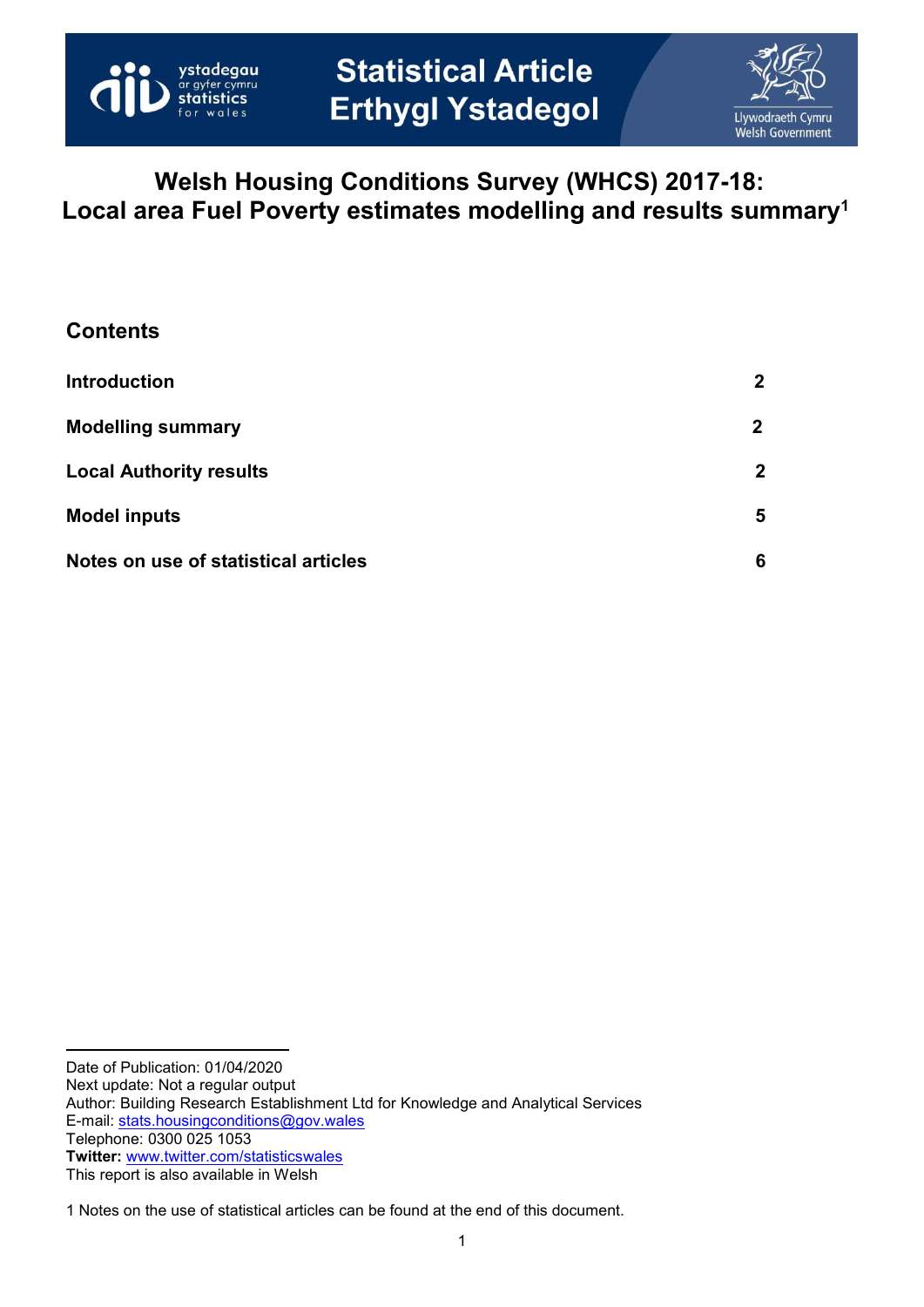## <span id="page-1-0"></span>**1. Introduction**

To supplement the [2018 estimates of fuel poverty levels in Wales,](https://gov.wales/fuel-poverty-estimates-wales-2018) further modelling was undertaken to produce estimated fuel poverty data at local area level. This used additional data sources alongside the Welsh House Condition Survey (WHCS) 2017-18 data to model the proportion of fuel poor households at Local Authority level. This report gives a brief outline of the estimated local authority results.

Note that these results are not classed as official statistics, they are based on modelled data to provide indicative levels of fuel poverty at local authority level and should be treated with caution. They should only be used to look at general trends and identify areas of particularly high or low fuel poverty. They should not be used to identify trends over time.

## <span id="page-1-1"></span>**2. Modelling summary**

### **Data Sources**

The local area fuel poverty model was based on national data drawn from the WHCS 2017-18 dataset. Application of the model requires specific local area data on a variety of demographic factors drawn from detailed datasets produced at dwelling level by Experian, and aggregate data from the 2011 Census.

### **Modelling fuel poverty**

The model was created in SPSS and used multiple regression analysis on a range of demographic variables, to select those which were statistically most useful in predicting whether a particular case was fuel poor. Those selected (see section 4) formed the final model which was applied to the WHCS 2017- 18 dataset at a dwelling (case) level before being aggregated to Census Output Area (COA) level using household totals from the 2011 Census. The fuel poor and household totals were then benchmarked and adjusted to reflect the 2018 national fuel poverty figures presented in the main report<sup>2</sup>. Finally, the data were aggregated to LSOA and Local Authority levels

## <span id="page-1-2"></span>**3. Local Authority results**

### **Mapping fuel poverty**

The Local Authority level results have been displayed in Figure 1, with each Local Authority coloured to reflect the average level of fuel poverty in that area. Lighter colours indicate lower overall fuel poverty proportions and darker colours show higher proportions. The values in brackets give the number of Local Authorities in each category.

l <sup>2</sup> [Fuel poverty estimates for Wales, 2018](https://gov.wales/fuel-poverty-estimates-wales-2018)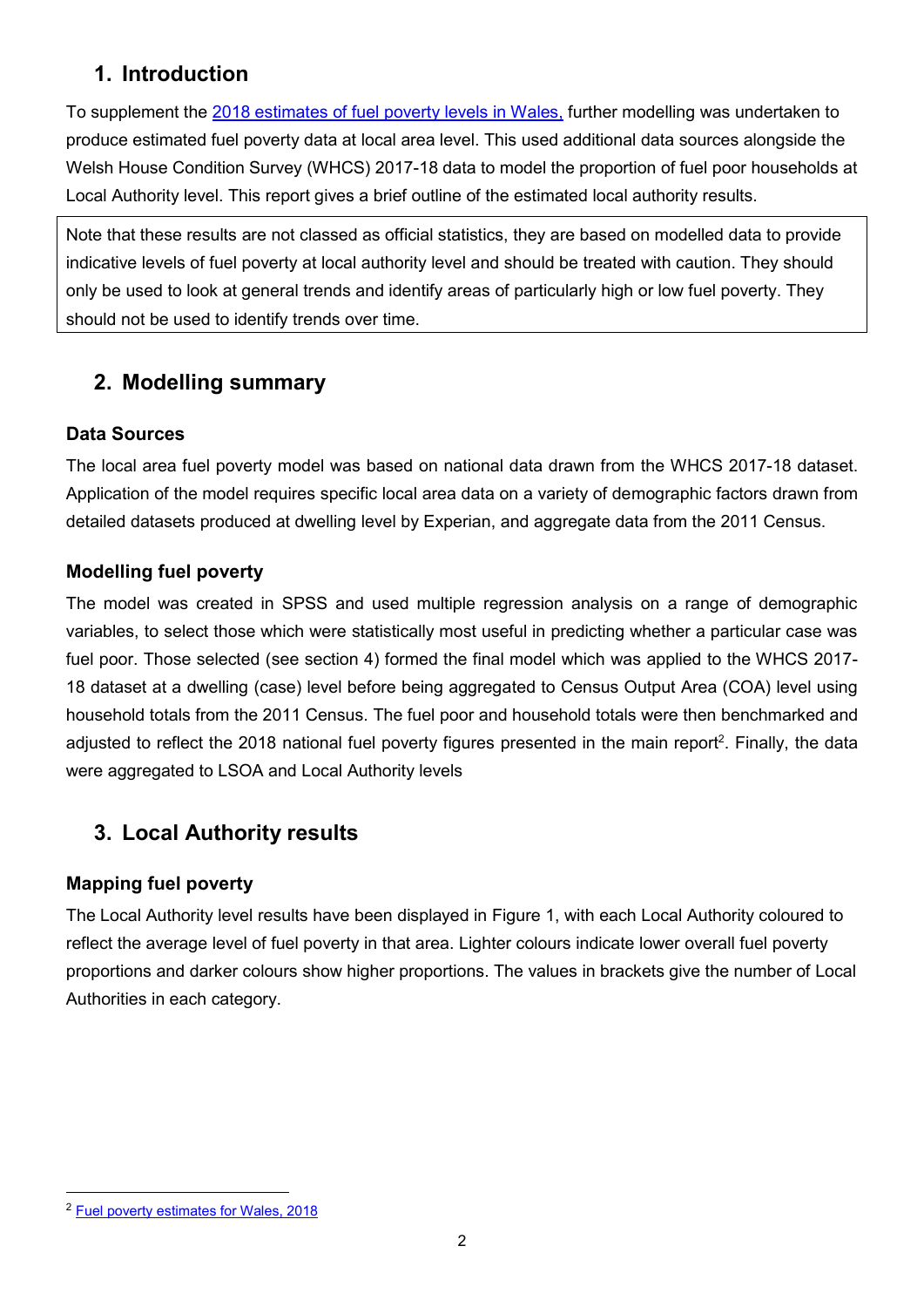

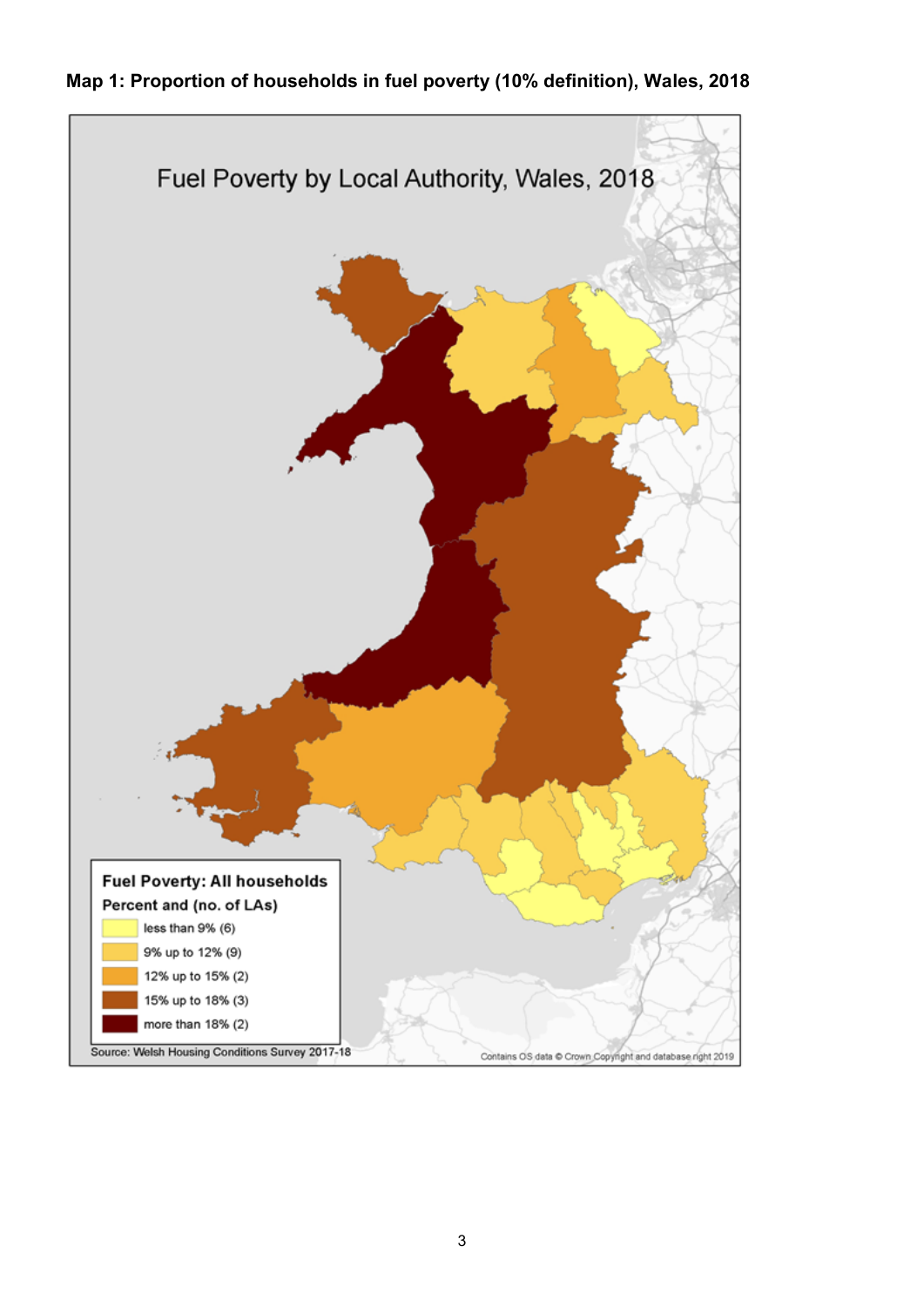#### **Local authority results**

We can see that the highest estimated proportions of fuel poverty can be found in local authorities in central and western areas of the country, particularly in Gwynedd (23% of households in fuel poverty) and Ceredigion (21%). The lowest levels were predominantly found in southern areas, with local authorities such as the Vale of Glamorgan, Torfaen and Bridgend below 9% of households estimated to be in fuel poverty, compared with the national average of 12%.

A closer examination of the modelling shows a wide range of estimated fuel poor at LSOA level. For example, the average level of fuel poverty in Conwy is close to the national average, but proportions of fuel poverty in its constituent LSOAs range from very low to very high values. It should be stressed that these sub-regional modelled figures should only be used to look at general trends and identify areas of particularly high or low fuel poverty. They should not be used to identify trends over time.

#### <span id="page-3-0"></span>**Table 1: Households in Fuel Poverty, by local authority, Wales, 2018**

|                       | All households <sup>a</sup> | Households in fuel poverty <sup>a</sup> | Percentage of households in fuel poverty |
|-----------------------|-----------------------------|-----------------------------------------|------------------------------------------|
| Isle of Anglesey      | 31,000                      | 5,000                                   | 17%                                      |
| Gwynedd               | 54,000                      | 12,000                                  | 23%                                      |
| Conwy                 | 53,000                      | 6,000                                   | 12%                                      |
| Denbighshire          | 42,000                      | 5,000                                   | 12%                                      |
| Flintshire            | 66,000                      | 6,000                                   | 9%                                       |
| Wrexham               | 59,000                      | 6,000                                   | 10%                                      |
| Ceredigion            | 33,000                      | 7,000                                   | 21%                                      |
| Pembrokeshire         | 55,000                      | 8,000                                   | 15%                                      |
| Carmarthenshire       | 81,000                      | 11,000                                  | 14%                                      |
| Swansea               | 107,000                     | 11,000                                  | 10%                                      |
| Neath Port Talbot     | 62,000                      | 7,000                                   | 11%                                      |
| <b>Bridgend</b>       | 60,000                      | 5,000                                   | 8%                                       |
| The Vale of Glamorgan | 55,000                      | 5,000                                   | 8%                                       |
| Cardiff               | 147,000                     | 14,000                                  | 9%                                       |
| Rhondda Cynon Taff    | 103,000                     | 12,000                                  | 11%                                      |
| Caerphilly            | 77,000                      | 7,000                                   | 9%                                       |
| <b>Blaenau Gwent</b>  | 31,000                      | 3,000                                   | 11%                                      |
| Torfaen               | 40,000                      | 3,000                                   | 8%                                       |
| Monmouthshire         | 39,000                      | 4,000                                   | 10%                                      |
| Newport               | 63,000                      | 6,000                                   | 9%                                       |
| Powys                 | 60,000                      | 10,000                                  | 17%                                      |
| Merthyr Tydfil        | 25,000                      | 3,000                                   | 10%                                      |

Source: Modelled estimates based on the Welsh Housing Conditions Survey 2017-18

<sup>a</sup> Rounded to the nearest thousand.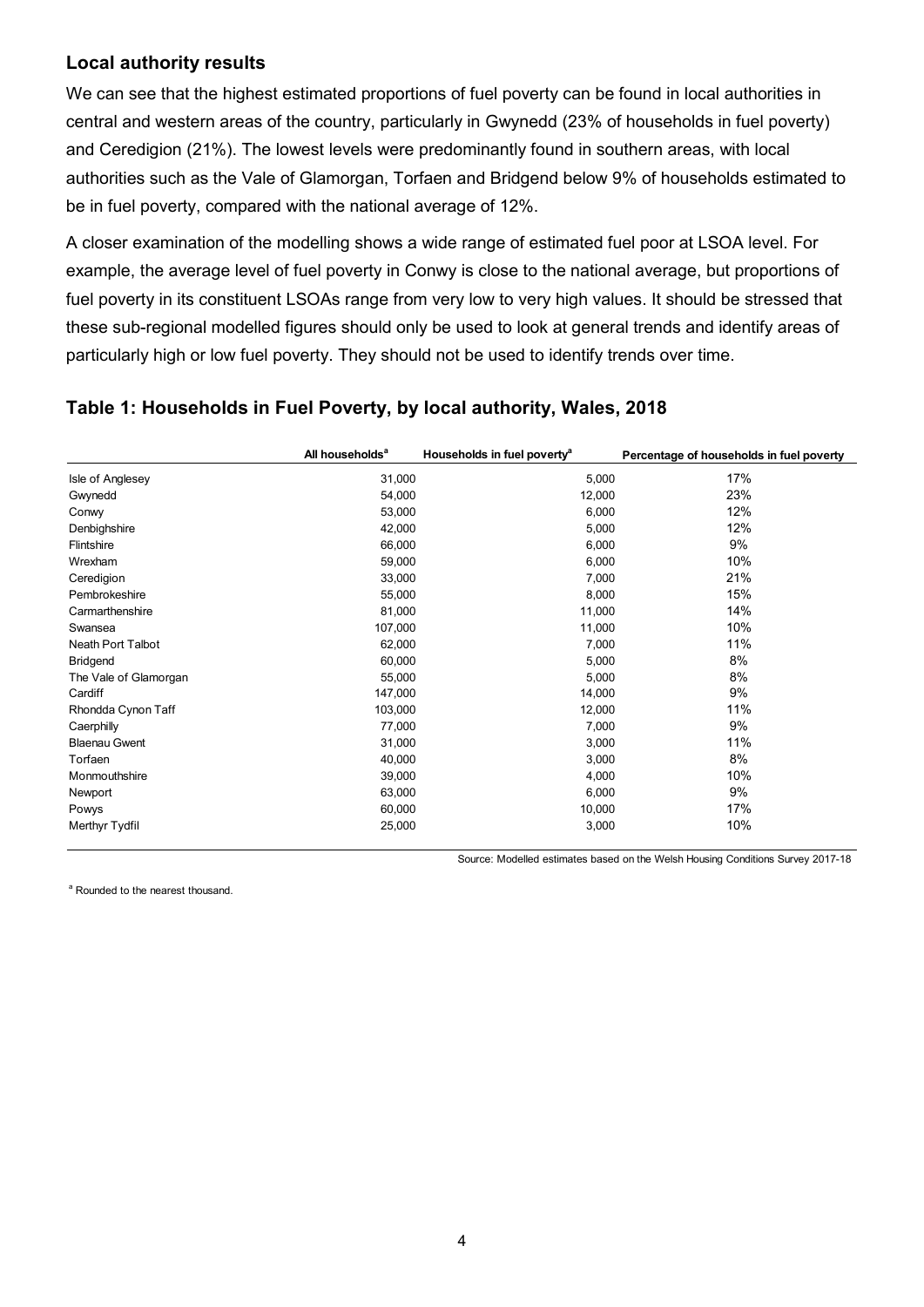

#### **Chart 2: Households in fuel poverty by local authority, Wales, 2018**

Source: Modelled estimates based on the Welsh Housing Conditions Survey 2017-18

## **4. Model inputs**

#### **Final Input variables**

l

The key input variables $^3$  to the local area fuel poverty model were:

- Household type, categorised into:
	- $\triangleright$  couples with no dependent children;
	- couples with dependent children;
	- $\triangleright$  lone parents:
	- $\triangleright$  single person households; and
	- $\triangleright$  other multi-person households.
- Dwelling age, categorised into:
	- $\triangleright$  homes built pre-1919;
	- $\triangleright$  homes built between 1919 and 1944;
	- $\triangleright$  homes built between 1945 and 1980; and
	- $\triangleright$  homes built post-1980.

<sup>&</sup>lt;sup>3</sup> The variables were drawn from the 2017 Experian Marketing Services UK Household Database and the 2011 Census aggregate data.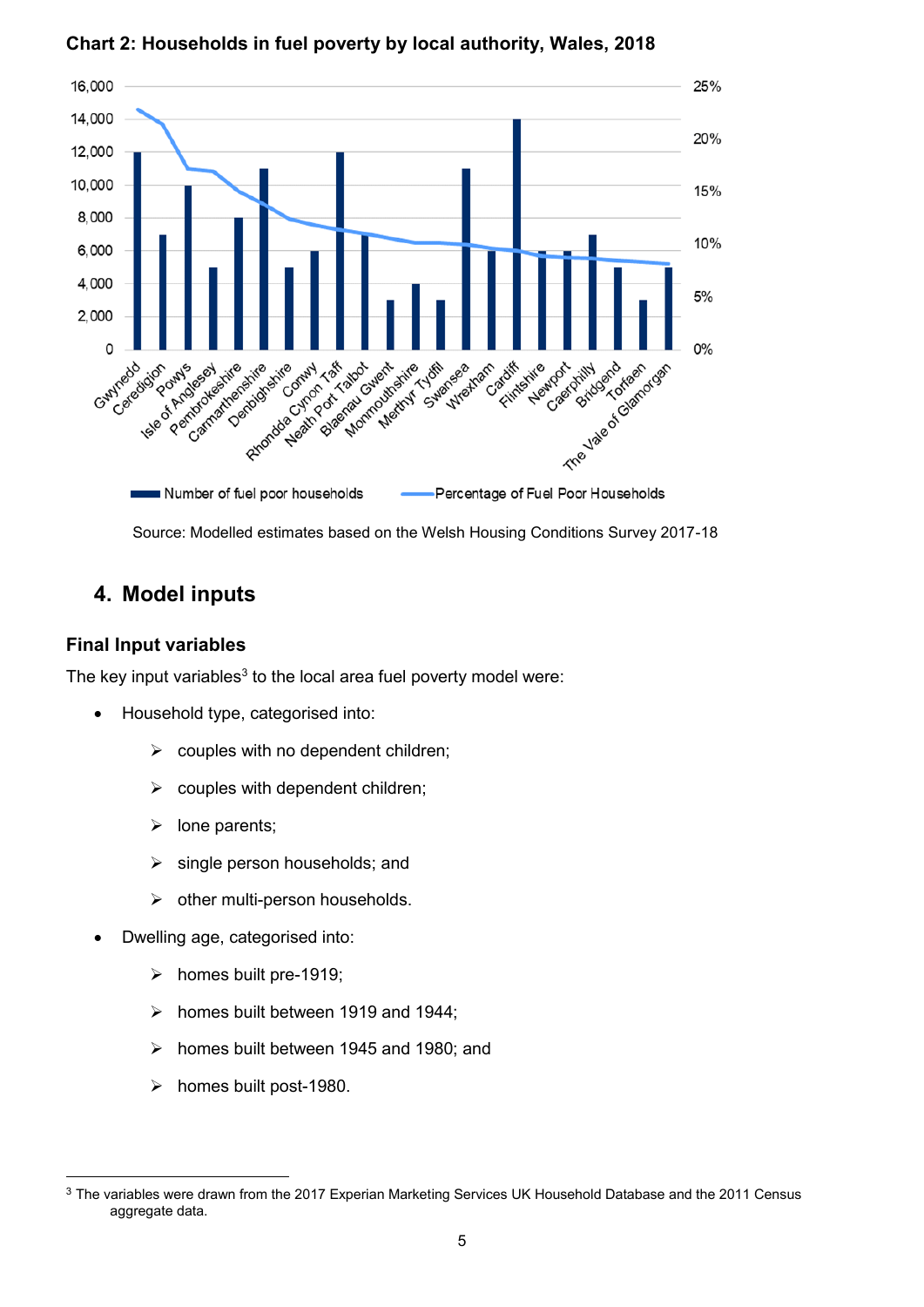- Dominant Mosaic Public Sector group for each postcode. This is classified into 15 categories based on socio-economic, geographic and financial demographic information, alongside property characteristics. [More information on these groups can be found here.](https://sp.ukdataservice.ac.uk/doc/5738/mrdoc/pdf/5738_mosaicpublicsector_info_2010.pdf)
- Proportion of non-centrally heated homes, per COA.
- Proportion of households comprising neither families nor single people, per COA.
- Proportion of households without academic or vocational qualifications, per COA.

## <span id="page-5-0"></span>**5. Notes on the use of statistical articles**

Statistical articles generally relate to one-off analyses for which there are no updates planned, at least in the short-term, and serve to make such analyses available to a wider audience than might otherwise be the case. They are mainly used to publish analyses that are exploratory in some way, for example:

- introducing a new experimental series of data
- a partial analysis of an issue which provides a useful starting point for further research but that nevertheless is a useful analysis in its own right
- drawing attention to research undertaken by other organisations, either commissioned by the Welsh Government or otherwise, where it is useful to highlight the conclusions, or to build further upon the research
- an analysis where the results may not be of as high quality as those in our routine statistical releases and bulletins, but where meaningful conclusions can still be drawn from the results.

Where quality is an issue, this may arise in one or more of the following ways:

- being unable to accurately specify the timeframe used (as can be the case when using an administrative source)
- the quality of the data source or data used
- other specified reasons.

However, the level of quality will be such that it does not significantly impact upon the conclusions. For example, the exact timeframe may not be central to the conclusions that can be drawn, or it is the order of magnitude of the results, rather than the exact results, that are of interest to the audience.

The analysis presented does not constitute a National Statistic, but may be based on National Statistics outputs and will nevertheless have been subject to careful consideration and detailed checking before publication. An assessment of the strengths and weaknesses in the analysis will be included in the article, for example comparisons with other sources, along with guidance on how the analysis might be used, and a description of the methodology applied.

Articles are subject to the release practices as defined by the [release practices protocol,](http://www.wales.gov.uk/keypubstatisticsforwales/content/Consultations/release-protocol.pdf) and so, for example, are published on a pre-announced date in the same way as other statistical outputs.